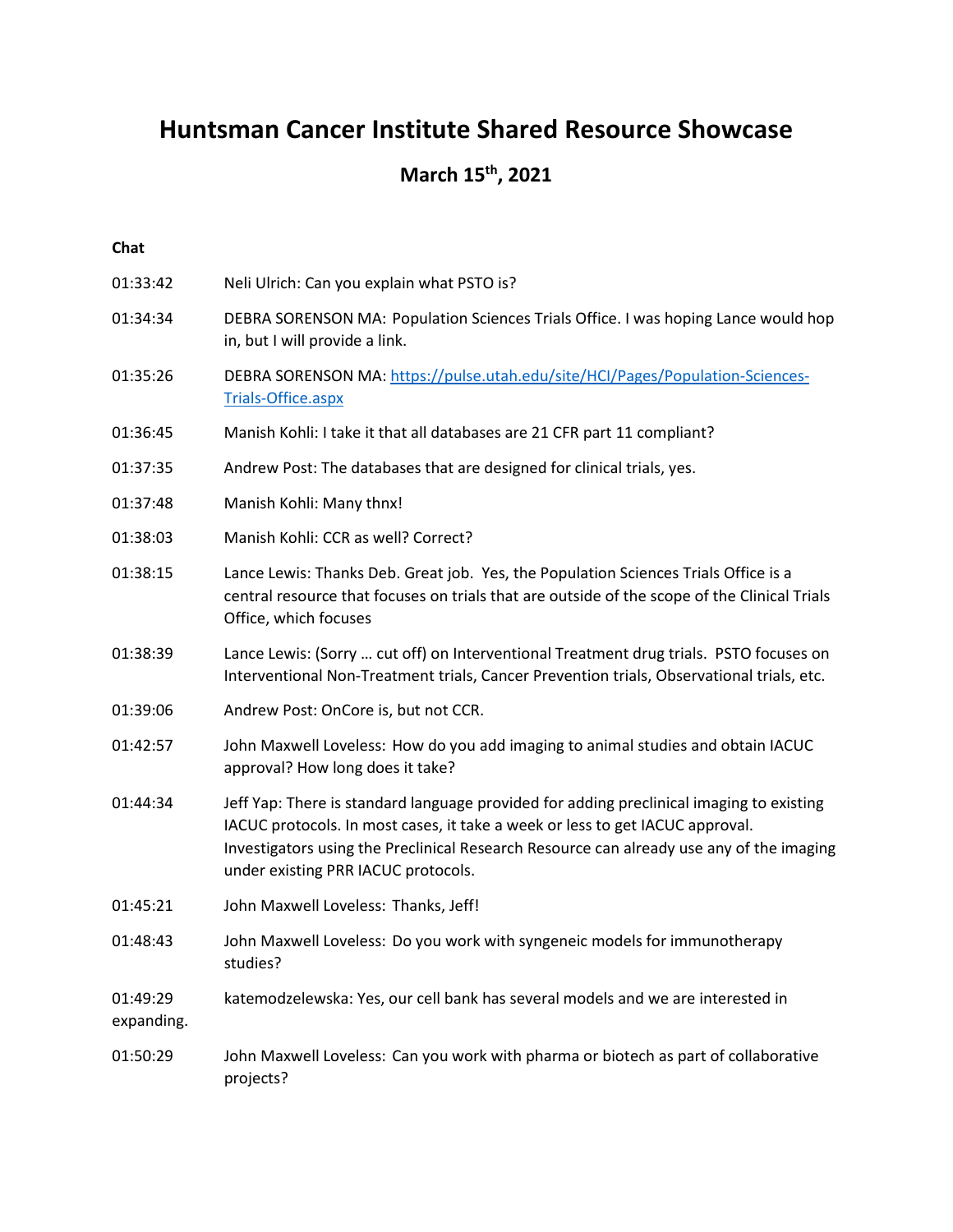- 01:51:18 katemodzelewska: Yes. We have several established collaborations, primarily using our PDX models to test novel drugs, those companies are developing.
- 01:51:47 John Maxwell Loveless: Thanks, Kate.
- 01:58:13 John Maxwell Loveless: How do I check to see what biospecimens are available in the biobank at a given time?
- 01:58:58 Chris Fillmore: For simple requests, contact BMP, and for more complex queries we can help you reach out to RISR for a complete query
- 01:59:00 BINGJIAN FENG: Do you have record if the blood is collected before or after treatment?
- 01:59:21 Chris Fillmore: Yes, we track clinical data associated with each patient
- 02:02:44 John Maxwell Loveless: For NanoStrings pre-built panels targeting specific pathways or diseases, what model organisms are they available for and if pre-built panels are not available for a specific model organism are custom panels still an option?
- 02:05:07 Christy Warby: Do you have established protocols for ctDNA?
- 02:05:13 John O'Shea: The most extensive catalogue of pre-built panels are available for human and mouse. There are also some panels available for rat, dog and non-human primate. Custom panels are a good option for other model organisms, and we have extensive experience designing and running these panels.
- 02:06:22 John O'Shea: Yes, we have purification protocols in place and have designed assays to look for specific mutations in cfDNA
- 02:06:37 Jeffrey M Kenney: Hi All, in the previous presentation, Chris mentioned a summary page for all the Shared Resources, please see the following link. <https://pulse.utah.edu/site/HCI/Pages/Shared-Resources.aspx>
- 02:06:37 David Nix: The BSR has established workflows for analyzing ctDNA samples.
- 02:10:24 John Maxwell Loveless: Your hourly charge back rates are quite low compared to other bioinformatic cores. Are you planning to increase these in the near future?
- 02:11:39 David Nix: Yes, we will be working with our FAC to increase these rates in late 2021, probably near \$75/hr
- 02:18:01 Angela Snow: How comfortable would you feel about sequencing customer-prepared DNA libraries WITHOUT the Agilent Tapestation QC step if, hypothetically, the Tapestation reagents were backordered for several months?
- 02:25:39 John Maxwell Loveless: What are appropriate timelines for proposal and investigatorinitiated trial preparation, as well as abstract and manuscript preparation?
- 02:26:20 BENJAMIN HAALAND: It is best to reach out as soon as possible, so that we can provide input on study design.